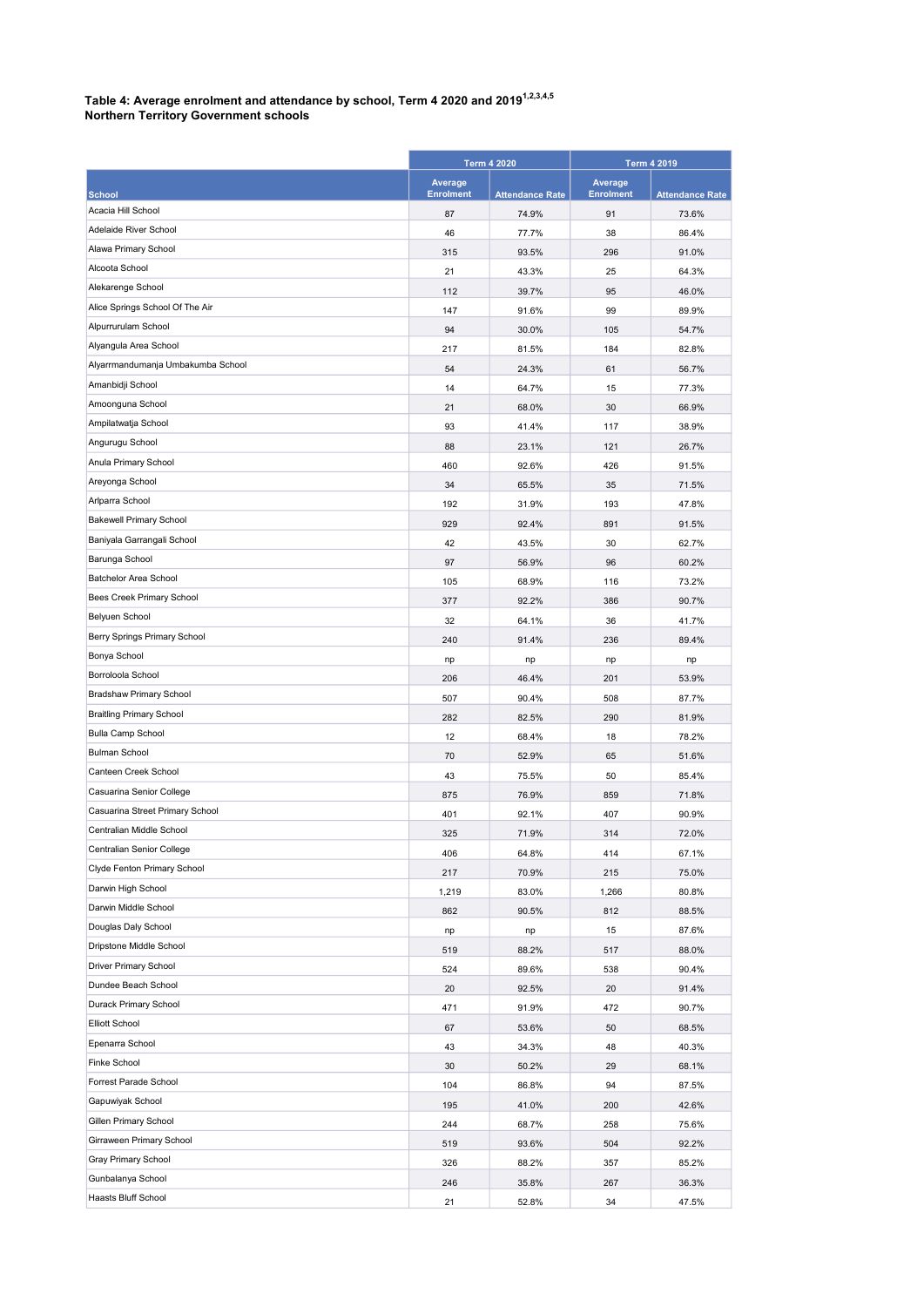|                                                 | <b>Term 4 2020</b> |                        |                  | <b>Term 4 2019</b>     |  |
|-------------------------------------------------|--------------------|------------------------|------------------|------------------------|--|
|                                                 | Average            |                        | Average          |                        |  |
| <b>School</b>                                   | <b>Enrolment</b>   | <b>Attendance Rate</b> | <b>Enrolment</b> | <b>Attendance Rate</b> |  |
| Harts Range School                              | 64                 | 59.6%                  | 60               | 58.8%                  |  |
| Henbury School                                  | 139                | 79.4%                  | 138              | 83.2%                  |  |
| Howard Springs Primary School                   | 293                | 88.8%                  | 295              | 88.2%                  |  |
| Humpty Doo Primary School                       | 407                | 90.1%                  | 392              | 90.3%                  |  |
| Imanpa School                                   | 17                 | 50.1%                  | 20               | 46.9%                  |  |
| Jabiru Area School                              | 188                | 74.2%                  | 205              | 76.7%                  |  |
| Jilkminggan School                              | 80                 | 55.2%                  | 91               | 58.6%                  |  |
| Jingili Primary School                          | 317                | 91.3%                  | 315              | 90.1%                  |  |
| Kalkaringi School                               | 182                | 46.9%                  | 179              | 54.1%                  |  |
| Karama Primary School                           | 189                | 80.8%                  | 190              | 82.2%                  |  |
| Katherine High School                           | 534                | 65.6%                  | 517              | 70.8%                  |  |
| Katherine School Of The Air                     | 202                |                        | 190              |                        |  |
| Katherine South Primary School                  | 347                | 88.1%                  | 358              | 86.1%                  |  |
| Kiana School                                    |                    |                        |                  |                        |  |
| Kintore Street School                           | 56                 | 74.9%                  | 54               | 70.8%                  |  |
| Lajamanu School                                 | 208                | 30.8%                  | 187              | 39.0%                  |  |
| Laramba School                                  | 63                 | 45.2%                  | 55               | 58.5%                  |  |
| Larapinta Primary School                        | 376                | 84.9%                  | 360              | 85.2%                  |  |
| Larrakeyah Primary School                       | 528                | 93.9%                  | 512              | 91.5%                  |  |
| Laynhapuy Homelands School                      | 113                | 56.3%                  | 112              | 66.0%                  |  |
| Leanyer Primary School                          | 585                | 92.6%                  | 591              | 91.4%                  |  |
| Ludmilla Primary School                         | 112                | 81.8%                  | 108              | 81.3%                  |  |
| MacFarlane Primary School                       | 203                | 69.1%                  | 211              | 69.8%                  |  |
| Malak Primary School                            | 214                | 81.5%                  | 226              | 82.2%                  |  |
| Mamaruni School                                 | 51                 | 37.5%                  | 59               | 57.9%                  |  |
| Maningrida College                              | 523                | 31.8%                  | 576              | 40.0%                  |  |
| Manunda Terrace Primary School                  | 173                | 81.6%                  | 178              | 82.8%                  |  |
| Manyallaluk School                              | 25                 | 48.6%                  | 24               | 47.7%                  |  |
| Mataranka School                                | 35                 | 72.3%                  | 30               | 81.5%                  |  |
| Mbunghara School                                | 18                 | 67.1%                  | 14               | 76.9%                  |  |
| Middle Point School                             | 35                 | 75.5%                  | 23               | 76.8%                  |  |
| Milikapiti School                               | 60                 | 62.0%                  | 64               | 70.9%                  |  |
| Milingimbi School                               | 318                | 32.4%                  | 361              | 38.1%                  |  |
| Millner Primary School                          | 215                | 80.8%                  | 220              | 77.8%                  |  |
| Milyakburra School                              | 18                 | 35.8%                  | 16               | 35.5%                  |  |
| Minyerri School                                 | 169                | 39.5%                  | 165              | 50.4%                  |  |
| Moil Primary School                             | 197                | 84.9%                  | 209              | 87.4%                  |  |
| Moulden Primary School                          | 264                | 78.8%                  | 288              | 81.2%                  |  |
| Mount Allan School                              | 50                 | 55.4%                  | 61               | 55.4%                  |  |
| Mulga Bore School                               | 16                 | 61.0%                  | 12               | 9.3%                   |  |
| Murray Downs School                             | 18                 | 65.4%                  | 16               | 55.3%                  |  |
| Mutitjulu School                                | 34                 | 37.6%                  | 36               | 41.9%                  |  |
| Nakara Primary School                           | 599                | 92.4%                  | 603              | 90.2%                  |  |
| Nemarluk School                                 | 175                | 88.1%                  | 165              | 86.7%                  |  |
| Neutral Junction School                         | 28                 | 42.6%                  | 22               | 68.4%                  |  |
| Newcastle Waters School                         | 21                 | 58.3%                  | 21               | 66.0%                  |  |
| Nganambala School                               | 25                 | 63.9%                  | 29               | 86.9%                  |  |
| Nganmarriyanga School                           | 129                | 43.4%                  | 150              | 49.5%                  |  |
| Ngukurr School                                  | 265                | 48.0%                  | 255              | 51.9%                  |  |
| Nhulunbuy High School                           | 305                | 73.2%                  | 301              | 75.5%                  |  |
| Nhulunbuy Primary School                        | 416                | 85.2%                  | 462              | 83.4%                  |  |
| Nightcliff Middle School                        | 363                | 85.4%                  | 328              | 85.9%                  |  |
| Nightcliff Primary School                       | 663                | 91.6%                  | 658              | 89.9%                  |  |
| Northern Territory School of Distance Education | 494                | L,                     | 605              | ÷,                     |  |
| Ntaria School                                   | 165                | 42.0%                  | 181              | 54.4%                  |  |
| Numbulwar School                                | 145                | 34.1%                  | 142              | 47.3%                  |  |